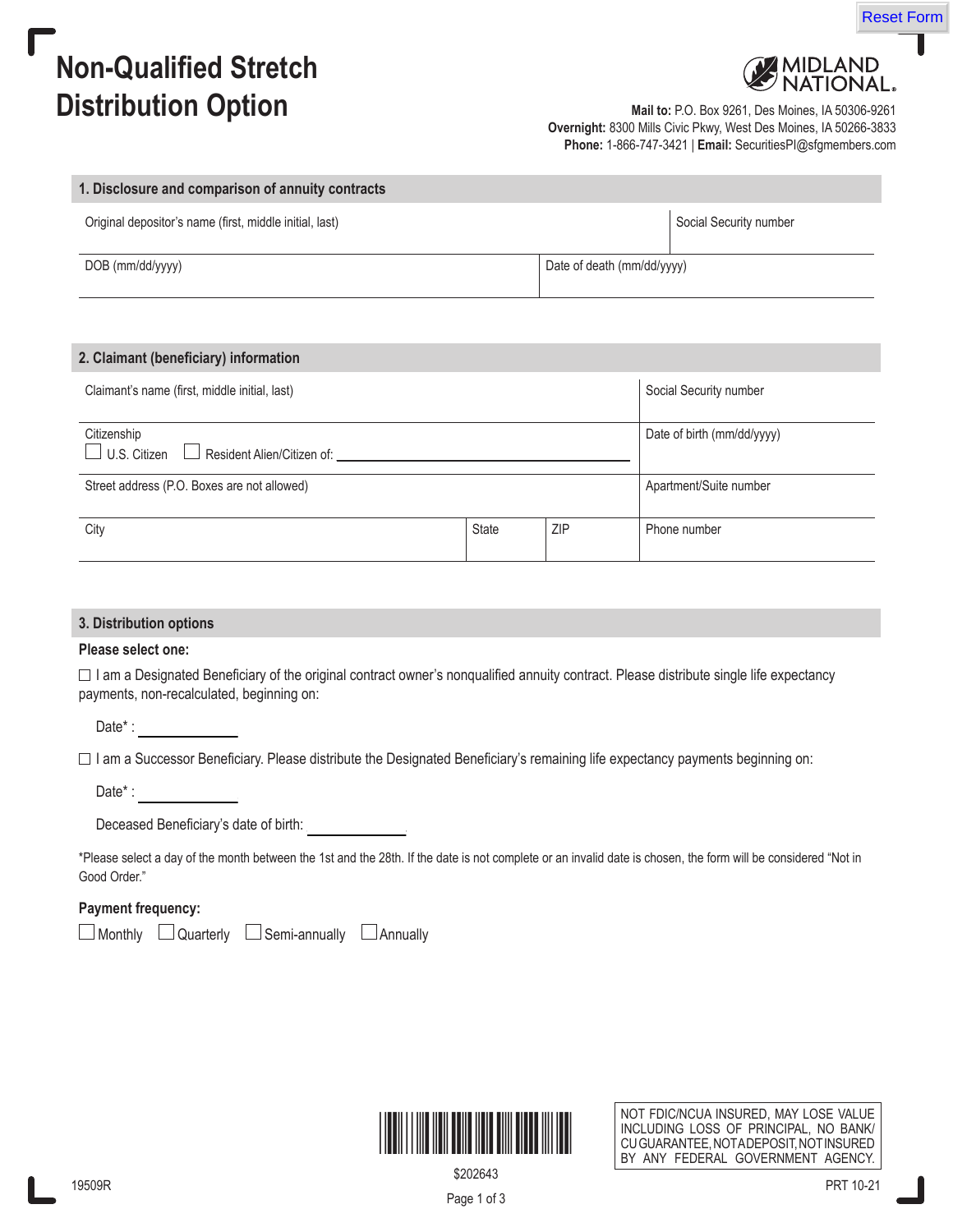| 4. Method of distribution                                                                                                                                                                                                                                                                                                                                                                                                      |                                    |  |
|--------------------------------------------------------------------------------------------------------------------------------------------------------------------------------------------------------------------------------------------------------------------------------------------------------------------------------------------------------------------------------------------------------------------------------|------------------------------------|--|
| Please check one of the following options. If no election is indicated, a check will be mailed to you.                                                                                                                                                                                                                                                                                                                         |                                    |  |
| I would like this withdrawal to be paid to me by check and sent to the mailing address listed in section 2 of this form.                                                                                                                                                                                                                                                                                                       |                                    |  |
| □ I would like this withdrawal to be sent via Automated Clearing House (ACH) to the financial institution account indicated below. I<br>understand the proceeds will arrive at my financial institution account in approximately three to five business days. I authorize Midland<br>National and the financial institution listed below to automatically deposit distributions into my account. Please attach a voided check. |                                    |  |
| Type of Account: $\Box$ Checking $\Box$ Savings                                                                                                                                                                                                                                                                                                                                                                                |                                    |  |
| Name(s) on account (first, middle initial, last)                                                                                                                                                                                                                                                                                                                                                                               |                                    |  |
| Financial institution name                                                                                                                                                                                                                                                                                                                                                                                                     | Financial institution phone number |  |
| Routing number (ABA#)                                                                                                                                                                                                                                                                                                                                                                                                          | Account number                     |  |

*Include a preprinted, voided check or letter from the bank on their letterhead for the Automated Clearing House (ACH) debit to ensure accurate account information.*

*Note: Checks must be preprinted with your name and address. We cannot accept starter or counter checks.* 

#### **5. Election of withholding**

Federal/State withholding instructions: Please indicate if Federal/State Income taxes should be withheld from your payment(s) by signing and dating this election form and returning it to Midland National. If you have any questions about your tax liability, please consult and rely upon your own tax and legal professionals. **Even if you elect NOT to have Federal/State Income taxes withheld, you are liable for Federal/ State Income taxes on the taxable portion of your account value. You may also be subject to tax penalties under the Estimated Tax Payment rules if your payment of estimated tax and withholding, if any, are not adequate.**

#### **I elect the following:**

| Federal: $\Box$ Do not withhold $\Box$ Withhold      | $\%$ or \$ |  |
|------------------------------------------------------|------------|--|
| <b>State:</b> $\Box$ Do not withhold $\Box$ Withhold | % or \$    |  |

**Important state tax withholding information:** Certain states require us to withhold state income tax from your distribution. If you reside in a state that requires withholding, we will withhold state income tax in accordance with the respective state's rules.

| Taxpayer Identification Number (TIN) | Joint Taxpayer Identification Number (TIN) |
|--------------------------------------|--------------------------------------------|
|                                      |                                            |

*Note: If no election is made, a 10% federal income tax will be automatically withheld.*